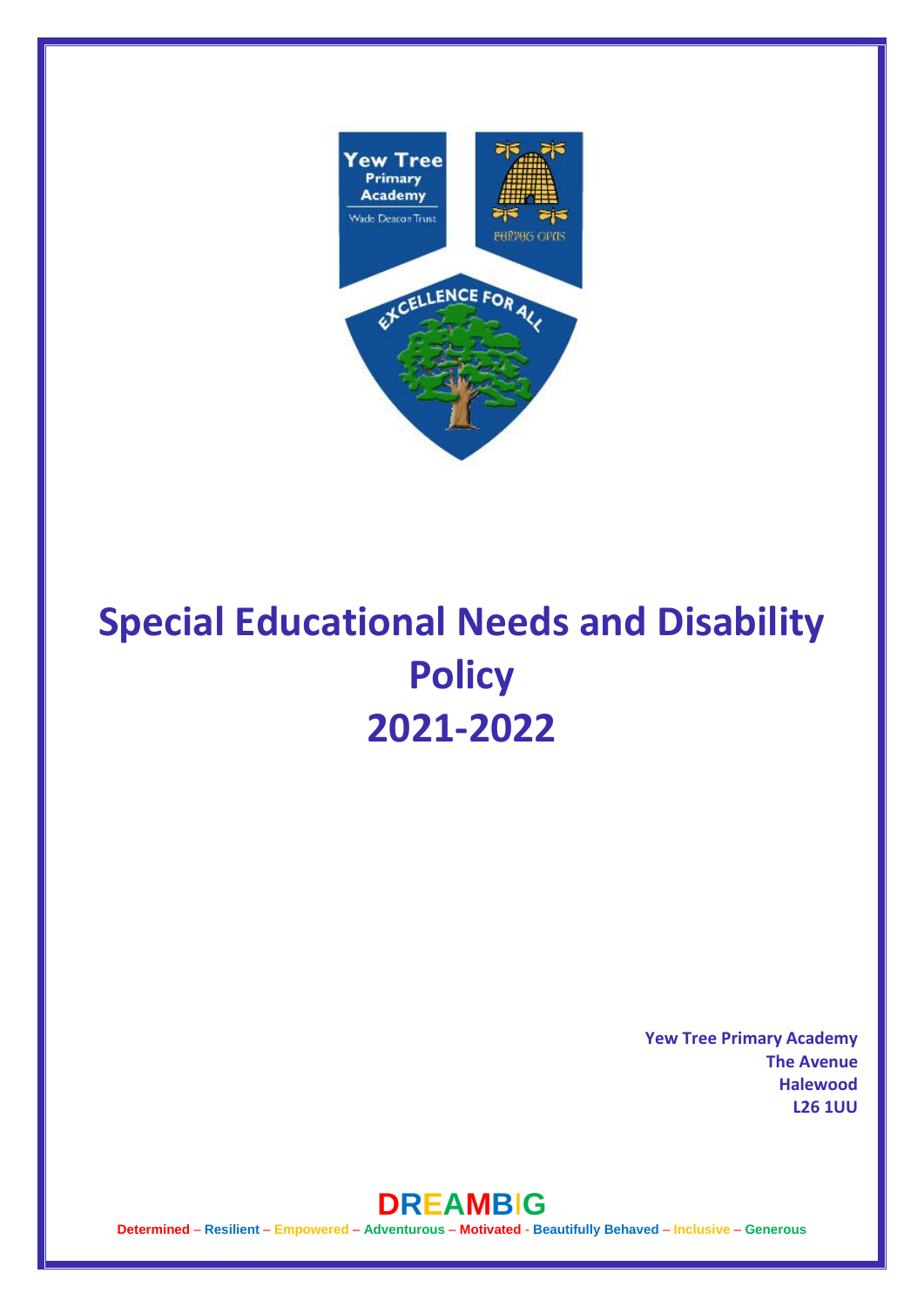# Contents:

- 1. Aims and objectives
- 2. Roles and Responsibilities for SEND provision
- 3. Arrangements for coordinating SEND provision
- 4. Admission arrangements
- 5. Specialist SEND provision
- 6. Facilities for pupils with SEND
- 7. Allocation of resources for pupils with SEND
- 8. Identification of pupils' needs
- 9. Access to the curriculum, information and associated services
- 10. Inclusion of pupils with SEND
- 11. Evaluating the success of provision
- 12. Complaints procedure
- 13. In service training (CPD)
- 14. Links to support services
- 15. Working in partnership with parents
- 16. Links with other schools
- 17. Links with other agencies and voluntary organisations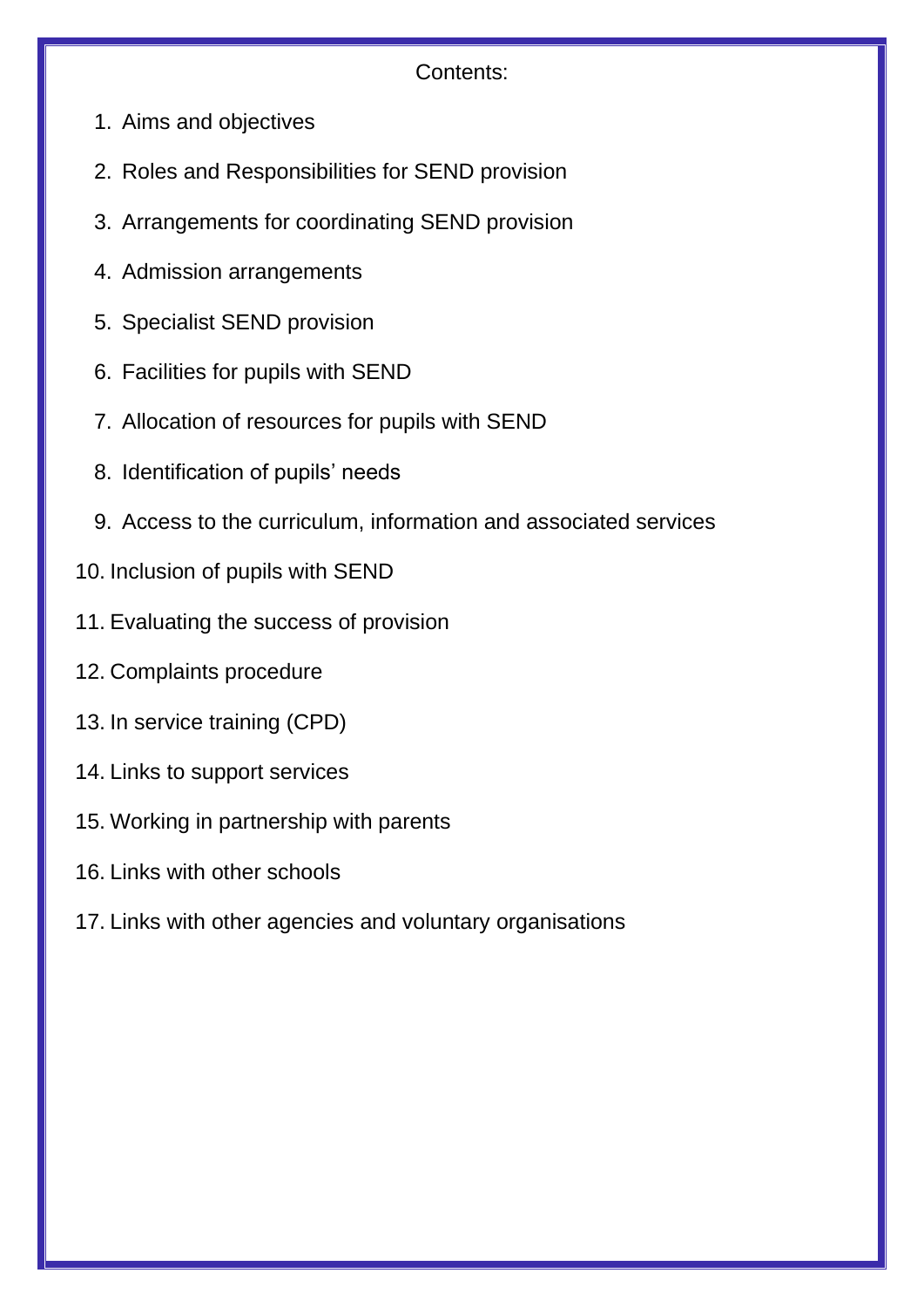#### **Definitions of special educational needs (SEND) taken from section 20 of the Children and Families Act 2014.**

A child or you person has SEND if they have a learning difficulty or disability which calls for special educational provision to be made for them. A child of compulsory school age or a young person has a learning difficulty or disability if they:

a) Have a significantly greater difficulty in learning than the majority of others of the same age.

b) Have a disability which prevents or hinders them from making use of educational facilities of a kind generally provided for others of the same age in schools within the area of the local authority.

A child under compulsory school age has special educational needs if they fall within the definition at (a) or (b) above or would do so if special educational provision was not made for them.

Children must not be regarded as having a learning difficulty solely because the language or form of language of their home is different from the language in which they will be taught.

The coalition government reformed the way in which provision and support is made for children and young people with special educational needs and/or disabilities in England. New legislation (The Children and Families Act 2014) came into force from the 1st September 2014. A new SEND Code of Practice also accompanies this legislation. More details about the reforms and the SEND Code of Practice can be found on the Department for Education's website:

**[www.education.gov.uk/schools/pupilsupport/sen](http://www.education.gov.uk/schools/pupilsupport/sen)**

One significant change arising from the reforms is that Statements of Special Educational Needs, for those children with the most complex needs, have now been replaced with a new Education, Health and Care (EHC) Plan. These plans are being supported by an Education, Health and Care Plan Pathway.

The SEND Local Offer is a resource which is designed to support children and young people with special educational needs and/or disabilities and their families. It describes the services and provision that are available both to those families in Knowsley that have an Education, Health and Care Plan and those who do not have a plan, but still experience some form of special educational need. The SEND Local Offer includes information about public services across education, health and social care, as well as those provided by the private, voluntary and community sectors. The Local Offer can be found on the Knowsley Council website**: [www.knowsley.gov.uk](http://www.knowsley.gov.uk/)**

Our purpose is to develop our children's individual talents and abilities to their full potential by providing: a happy, safe school environment which promotes high achievement; broad interests; self discipline; respect for all and care of others; whilst fostering an equal partnership with parents.

At Yew Tree Primary Academy we are proud to provide a safe, stimulating and inclusive learning environment where every member of our community is valued and respected. Our broad, balanced, creative curriculum and enrichment activities provide opportunities for everyone to achieve and succeed. We celebrate our achievements, gifts and cultural diversity, irrespective of individual differences. Together we take pride in making a positive contribution to our school and the wider community.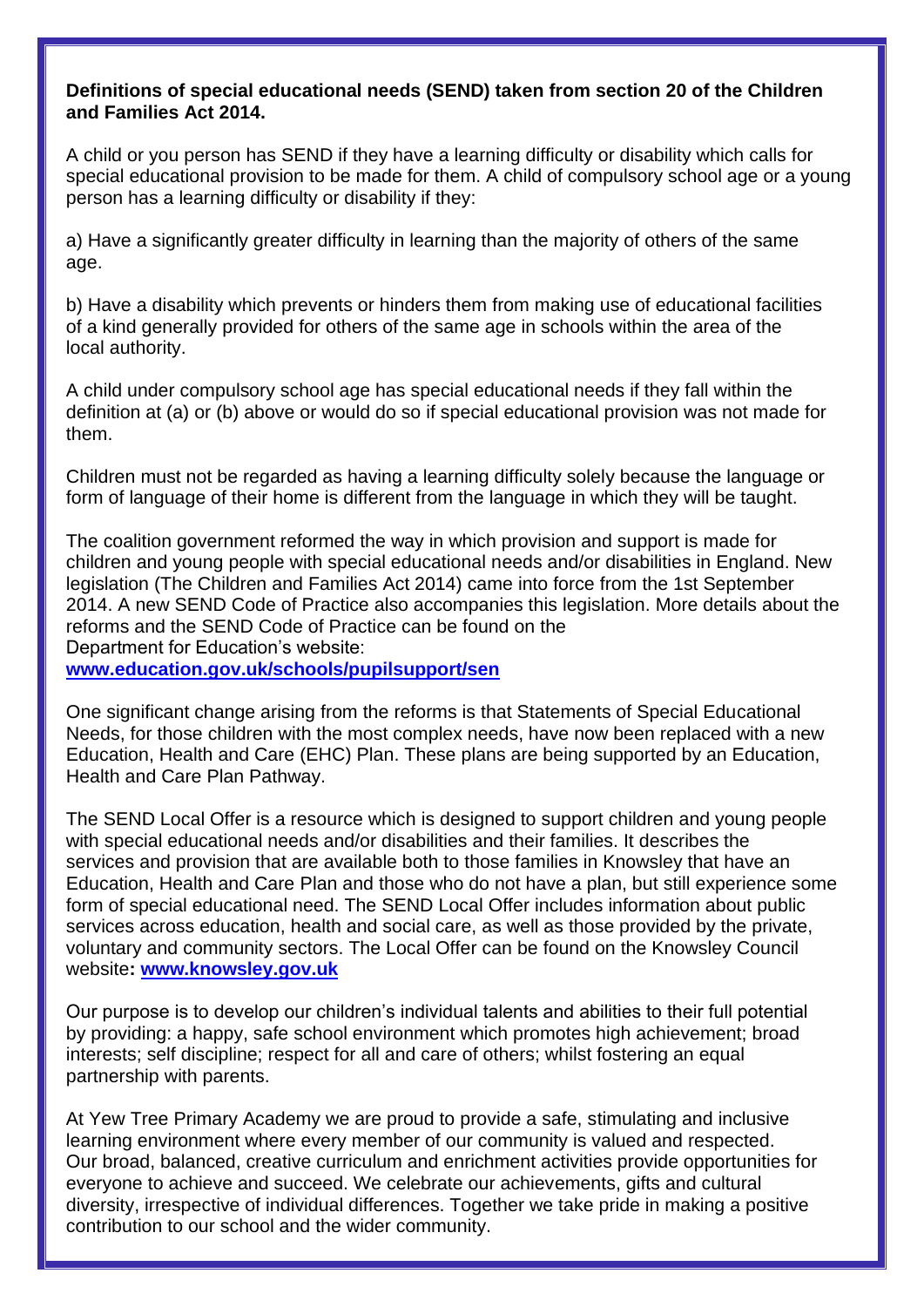#### **1. Aims and Objectives**

#### **Aims**

We aim to provide every child with access to a broad and balanced education. This includes the National Curriculum in line with the Special Educational Needs and Disability Code of Practice 2014.

#### **Objectives**

**· Staff members seek to identify the needs of pupils with SEND as early as possible.** This is most effectively done by gathering information from parents, education, health and care services and early years settings prior to the child's entry into the school.

**· Monitor the progress of all pupils** in order to aid the identification of pupils with SEND. Continuous monitoring of those pupils with SEND by their teachers will help to ensure that they are able to reach their full potential.

**· Make appropriate provision to overcome all barriers to learning and ensure pupils with SEND have full access to the National Curriculum.** This will be co-ordinated by the SENDCo and Principal and will be carefully monitored and regularly reviewed in order to ensure that individual targets are being met and all pupils' needs are catered for.

**· Work with parents** to gain a better understanding of their child, and involve them in all stages of their child's education. This includes supporting them in terms of understanding SEND procedures and practices and providing regular feedback on their child's progress.

**· Work with and in support of outside agencies** when the pupils' needs cannot be met by the school alone. Some of these services include Southern Area Support Team, Special Educational Needs and Inclusion Services (SENIS), Inclusion Standards and Effectiveness Service (ISES), Educational Psychology Service, Speech and Language Therapy, Occupational Therapy, Children and Adult Mental Health Service CAMHS, KOOTH (Counselling Service), Play Therapy.

**· Create a school environment where pupils can contribute to their own learning.** This means encouraging relationships with adults in school where pupils feel safe to voice their opinions of their own needs, and carefully monitoring the progress of all pupils at regular intervals. Pupil participation is encouraged through school by wider opportunities such as school council, residential visits, school plays, sports teams and buddies in the playground.

#### **2. Roles and responsibilities for SEND provision**

#### **Principal**

- the Principal is responsible for monitoring and evaluating the progress of all pupils and for making strategic decisions which will maximise their opportunity to learn
- the head teacher and the governing body will delegate the day to day implementation of this policy to the Special Educational Needs Coordinators (SENCOs)
- the head teacher will be informed of the progress of all vulnerable learners and any issues with regard to the school's provision in this regard through:
- analysis of the whole-school pupil progress tracking system
- pupil progress meetings with individual teachers
- regular meetings with the SENCOs
- discussions and consultations with pupils and parents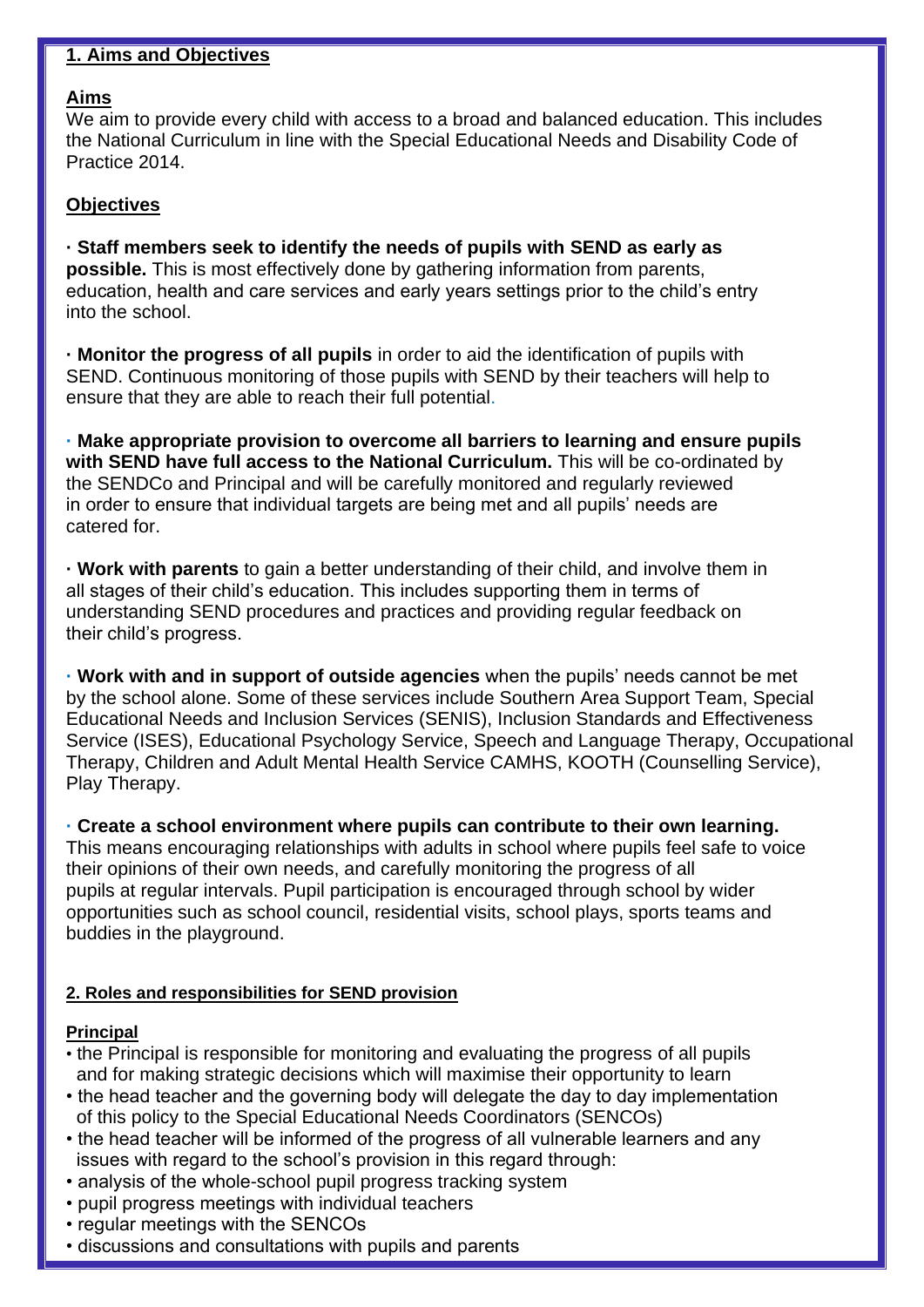#### **SEND/Inclusion Governor**

Mrs Ann Farrell (SEND/Inclusion Governor) is responsible on behalf of the Governing body for monitoring and evaluating the effectiveness and quality of provision for all vulnerable, SEND Support and Statemented/EHC Plan pupils.

To do this she meets with the SENCOs on a regular basis, conducts Learning Walks, observes Interventions in action, speaks to the TAs conducting the Interventions to ascertain their views and speaks with the children involved in the interventions.

#### **Special Educational Needs Coordinator**

In line with the recommendations in the SEND Code of Practice 2014, the SENCO will oversee the day- to-day operation of this policy in the following ways:

- maintenance and analysis of provision mapping for vulnerable learners
- co-ordinating provision for children with special educational needs
- liaising with and advising teachers
- managing other classroom staff involved in supporting vulnerable learners
- overseeing the records on all children with Special Educational Needs
- contributing to the in-service training of staff
- implementing a programme of Annual Reviews for all pupils with a statement of special educational need. Complying with requests from an Education Health and Care Plan Coordinator to participate in a review
- carrying out referral procedures to the Local Authority to request High Needs funding and/or an Education Health and Care Plan when it is suspected, on strong evidence arising from previous intervention (additional SEND support from devolved budget), that a pupil may have a special educational need which will require significant support
- overseeing the smooth running of transition arrangements and transfer of information for Year 6 pupils on the vulnerable learners' provision map
- monitoring the school's system for ensuring that Personal Provision Plans, where it is agreed they will be useful for a pupil with special educational needs, have a high profile in the classroom and with pupils
- evaluating regularly the impact and effectiveness of all additional interventions for all vulnerable learners (including those with special educational needs)
- termly pupil progress meetings with each teacher to discuss progress and interventions
- liaising and consulting sensitively with parents and families of pupils on the SEND registers, keeping them informed of progress and listening to their views of progress, in conjunction with class teachers
- attending area SENCO network meetings and training as appropriate.
- liaising with the school's Inclusion/ SEN Governor, keeping her informed of current issues regarding provision for vulnerable learners, including those with Special Educational Needs (nationally, locally and within school)
- liaising closely with a range of outside agencies to support vulnerable learners.

## **Class teacher**

Liaising with the SENCOs to agree :

- which pupils in the class are vulnerable learners
- which pupils are underachieving and need to have their additional interventions
- which pupils require additional support because of a special educational need and need to go on the school's SEND record. Some of these pupils may require advice/support from an outside professional and, therefore, a Personal Provision Plan to address a special educational need (this would include pupils with statements/EHC Plans)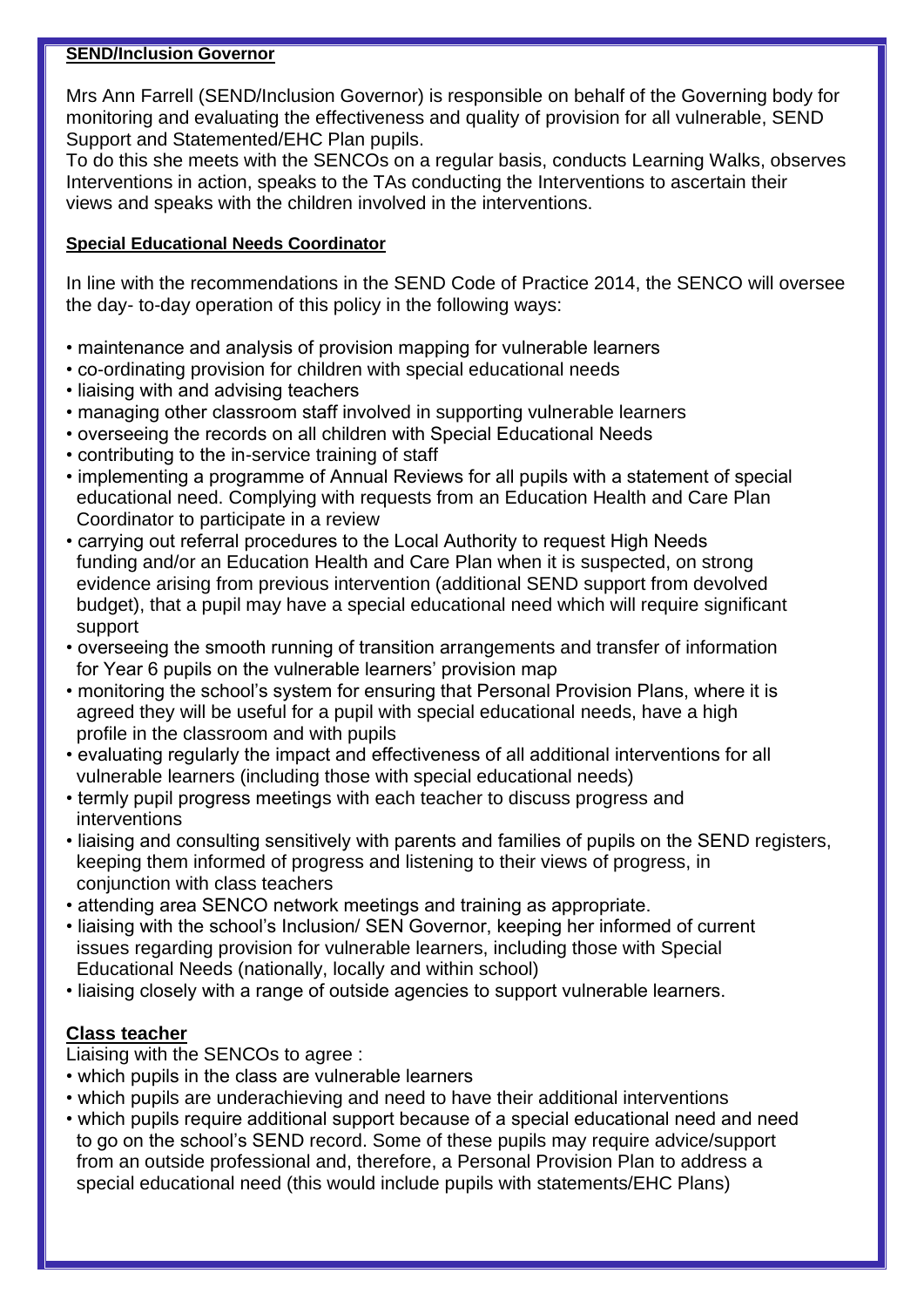Securing good provision and good outcomes for all groups of vulnerable learners by :

- providing differentiated teaching and learning opportunities, including differentiated work for EAL pupils which reduces linguistic difficulty whilst maintaining cognitive challenge
- ensuring there is adequate opportunity for pupils with special educational needs to working on agreed targets which are genuinely "additional to" or "different from" those normally provided as part of the differentiated curriculum offer and strategies.
- ensuring effective deployment of resources including teaching assistant support to maximise outcomes for all groups of vulnerable learners.

## **Teaching Assistants**

Will be responsible for the planning and delivery (in liaison with the class teacher and SENCO) of the interventions in the class they are assigned to and sometimes in other classes as the need dictates. Before they begin an intervention they will baseline the children and will assess the progress the children are making throughout the programme. They will record their progress on specified sheets according to the intervention and these will feed into the class teacher's assessments.

## **3. Arrangements for coordinating SEND provision**

The SENCO will hold details of all SEND records for individual pupils.

## **All staff can access:**

- · The Yew Tree Primary Academy SEND Policy.
- · A copy of the full SEND Register.
- · Guidance on identification of SEND in the Code of Practice.
- · Information on individual pupils' special educational needs, including pupil profiles and targets set.
- · Practical advice, teaching strategies, and information about types of special educational needs and disabilities
- · Information available through Knowsley's SEND Local Offer.
- This policy is made accessible to all staff and parents in order to aid the effective coordination of the school's SEND provision.

## **4. Admission Arrangements**

Please refer to the information contained in our school prospectus or on our school website. The admission arrangements for all pupils are in accordance with national legislation, including the Equality Act 2010. This includes children with any level of SEND; those with Education, Health and Care Plans and those without.

## **5. Specialist SEND Provision**

We are committed to whole school inclusion. In our school we support children with a range of special educational needs. We will seek specialist SEND provision and training from SEND services where necessary.

Pupils in our Designated Provision are allocated a place via the Knowsley Local Authority provision panel. Most pupil's attending our DSP already have an Education Health Care Plan (Statement), a minority of pupils may be placed urgently in order for further assessments to continue. Our DSP support pupils from Nursery through to Year 6, with a wide range of needs including, Autistic Spectrum Condition (ASC), Speech & Language Disorders, Moderate Learning Difficulties, Social. Emotional & Mental Health (SEMH).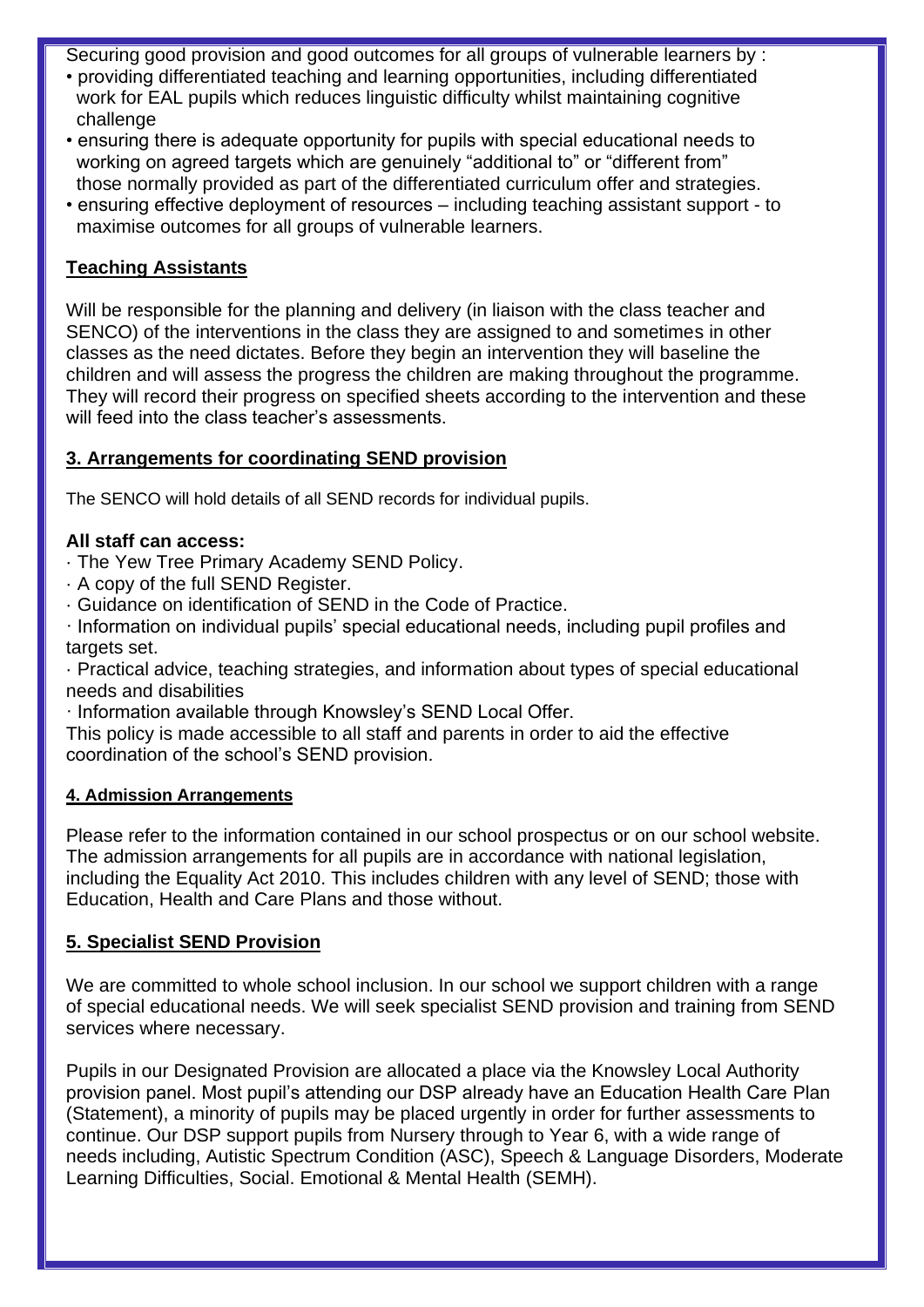The pupils are placed in one of three classes according to their needs, age & ability. All DSP staff are specially trained in behaviour modification, TEAM TEACH this training includes the use of de-escalation techniques in order to diffuse a challenging situation. Additionally staff are trained in the use of visual time-tables and Picture Exchange Communication Systems (PECS).

## **6. Facilities for pupils with SEND**

The school complies with all relevant accessibility requirements, please see the school accessibility plan for more details.

## **7. Allocation of resources for pupils with SEND**

Pupils in receipt of an Education and Health Care Plan (EHCP) will receive initial funding (Element 1) from the designated school's budget. Additional 'Higher Level Needs' funding for more complex cases will be provided by the Local Authority.

#### **8. Identification of pupils needs**

We assess each pupil's current skills and levels of attainment on entry, building on information from previous settings and key stages where appropriate. At the same time, we consider evidence that a pupil may have a disability under the Equality Act 2010 and, if so, make reasonable adjustments for them.

Class teachers, supported by the senior leadership team, make regular assessments of progress for all pupils. These identify pupils making less than expected progress given their age and individual circumstances. This can be characterised by progress which:

- is significantly slower than that of their peers starting from the same baseline
- fails to match or better the child's previous rate of progress
- fails to close the attainment gap between the child and their peers
- widens the attainment gap

It can include progress in areas other than attainment – for instance where a pupil needs to make additional progress with wider development or social needs in order to make a successful transition to adult life.

Where a pupil is making less progress than expected, the first response to such progress is high quality teaching targeted at their areas of weakness. Where progress continues to be less than expected the class teacher, working with the SENCO, will assess whether the child has SEND. While informally gathering evidence (including the views of the pupil and their parents) we do not delay in putting in place extra teaching or other rigorous interventions designed to secure better progress, where required. The pupil's response to such support can help identify their particular needs.

For some children, SEND needs can be identified at an early age. However, for other children and young people difficulties become evident only as they develop. At Yew Tree we are alert to emerging difficulties and respond early. In particular, parents know their children best and we listen to and understand when parents express concerns about their child's development. We also listen to and address any concerns raised by children and young people themselves. Identifying and assessing SEND for children or young people whose first language is not English requires particular care. We look carefully at all aspects of a child's performance in different areas of learning and development or subjects to establish whether lack of progress is due to limitations in their command of English or if it arises from SEND or a disability. Difficulties related solely to limitations in English as an additional language are not SEND.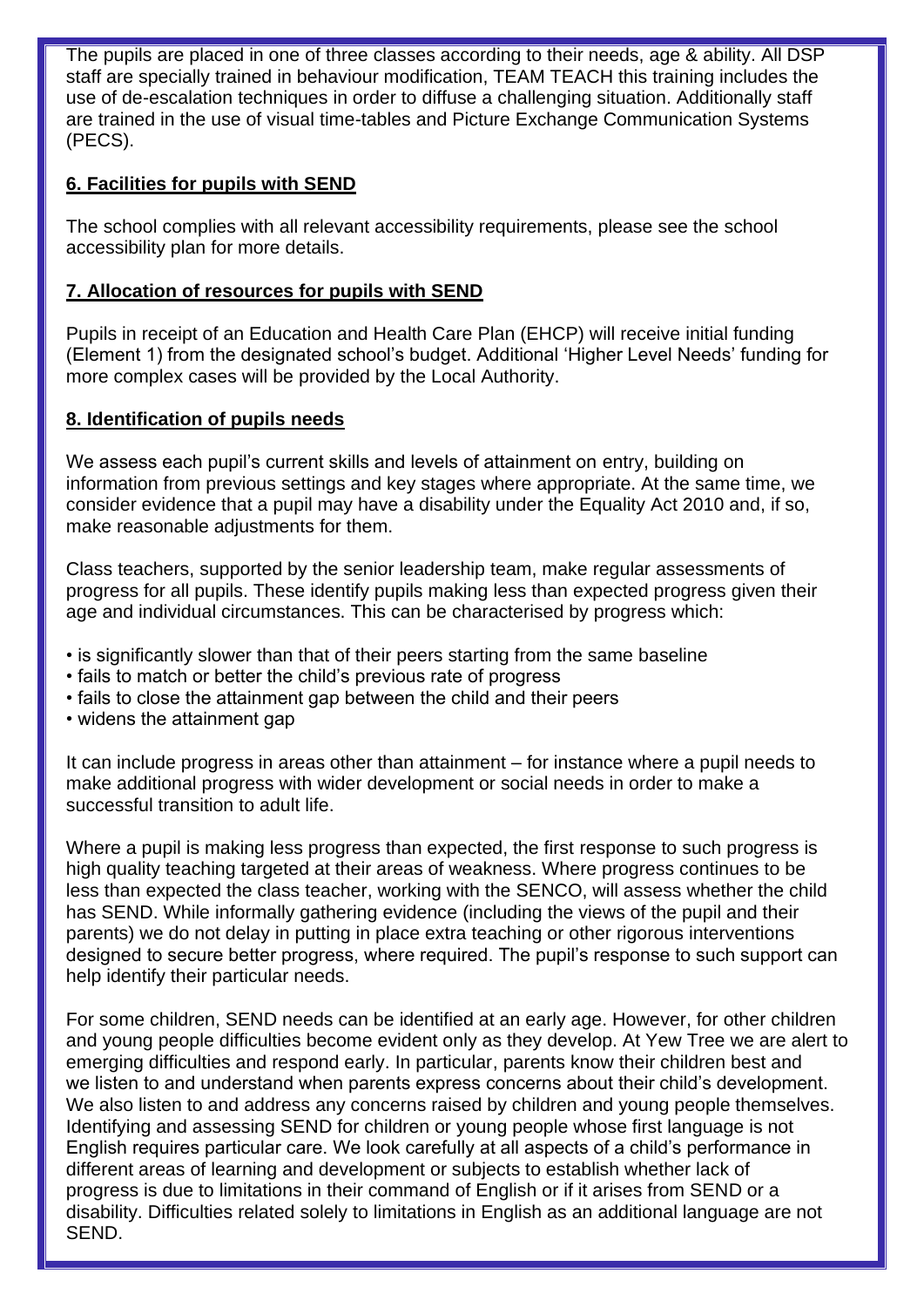When identifying SEND there are four broad areas of need that we need to take into account so we can work out what action to take to meet the needs of the whole child. They are:

- Communication and interaction
- Cognition and learning
- Social, emotion and mental health difficulties
- Sensory and/or physical needs

# **A Graduated Approach:**

## **Quality First Teaching**

- a) Any pupils who are falling significantly outside of the range of expected academic achievement in line with predicted performance indicators and grade boundaries will be monitored.
- b) Once a pupil has been identified as possibly having SEND they will be closely monitored by staff in order to gauge their level of learning and possible difficulties.
- c) The child's class teacher will take steps to provide differentiated learning opportunities that will aid the pupil's academic progression and enable the teacher to better understand the provision and teaching style that needs to be applied.
- d) The SENCO will be consulted as needed for support and advice and may wish to observe the pupil in class.
- e) Through (b) and (d) it can be determined which level of provision the child will need going forward.
- f) If a pupil has recently been removed from the SEND register they may also fall into this category as continued monitoring will be necessary.
- g) Parents will be informed fully of every stage of their child's development and the circumstances under which they are being monitored. They are encouraged to share information and knowledge with the school.
- h) The child is recorded by the school as being under observation due to concern by parent or teacher but this does not automatically place the child on the school's SEND register. Any concerns will be discussed with parents informally or during parent's evenings.
- i)Parent's evenings are used to monitor and assess the progress being made by children.

## **SEND Support**

Where it is determined that a pupil does have SEND, parents will be formally advised of this and the decision will be added to the SEND register. The aim of formally identifying a pupil with SEND is to help school ensure that effective provision is put in place and so remove barriers to learning. The support provided consists of a four – part process:

- · Assess
- · Plan
- · Do
- · Review

This is an ongoing cycle to enable the provision to be refined and revised as the understanding of the needs of the pupil grows. This cycle enables the identification of those interventions which are the most effective in supporting the pupil to achieve good progress and outcomes.

#### **Assess**

This involves clearly analysing the pupil's needs using the class teacher's assessment and experience of working with the pupil, details of previous progress and attainment, comparisons with peers and national data, as well as the views and experience of parents. The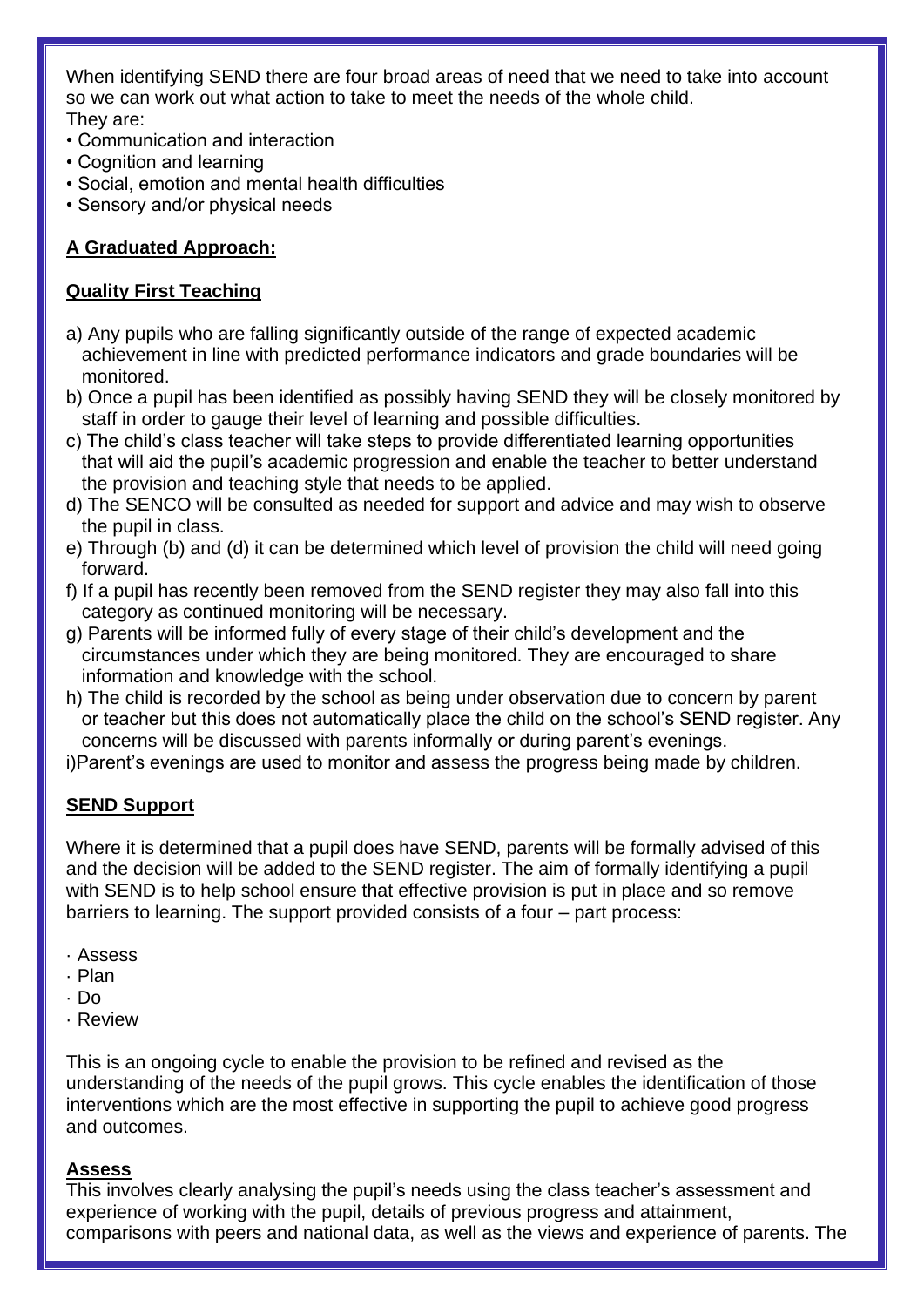pupil's views and where relevant, advice from external support services will also be considered. Any parental concerns will be noted and compared with the school's information and assessment data on how the pupil is progressing.

This analysis will require regular review to ensure that support and intervention is matched to need, that barriers to learning are clearly identified and being overcome and that the interventions being used are developing and evolving as required. Where external support staff e.g. Educational Psychologist, Speech and Language Therapy, Occupational Therapist, CAMHS are already involved their work will help inform the assessment of need. Where they are not involved they may be contacted, if this is felt to be appropriate, following discussion and agreement from parents.

## **Plan**

Planning will involve consultation between the teacher, SENCO, parents and if required external support e.g. Educational Psychologist, Speech and Language Therapy, CAMHS to agree the adjustments, interventions and support that are required; the impact on progress, development and or behaviour that is expected and a clear date for review. Parental involvement may be sought, where appropriate, to reinforce or contribute to progress at home. All those working with the pupil, including support staff will be informed of their individual needs, the support that is being provided, any particular teaching strategies/approaches that are being employed and the outcomes that are being sought.

#### **Do**

The class teacher remains responsible for working with the child on a day-to-day basis. They will retain responsibility even where the interventions may involve group or one-to-one teaching away from the main class teacher. They will work closely with teaching assistants and to plan and assess the impact of support and interventions and links with classroom teaching. Support with further assessment of the pupil's strengths and weaknesses, problem solving and advising of the implementation of effective support will be provided by the SENCO.

#### **Review**

Reviews of a child's progress will be made regularly. The review process will evaluate the impact and quality of the support and interventions. It will also take account of the views of the pupil and where necessary their parents. The class teacher, in conjunction with the SENCO will revise the support and outcomes based on the pupil's progress and development making any necessary amendments going forward, in consultation with parents and the pupil. Referral for an Education, Health and Care Plan

If a child has lifelong or significant difficulties they may undergo a Statutory Assessment Process which is usually requested by the school but can be requested by a parent. This will occur where the complexity of need or a lack of clarity around the needs of the child are such that a multi-agency approach to assessing that need, to planning provision and identifying resources, is required. The decision to make a referral for an Education, Health and Care Plan will be taken at a progress review.

The application for an Education, Health and Care Plans will combine information from a variety of sources including:

- · Parents
- · Teachers
- · SENCO
- · Social Care
- · Health professionals
- . Educational Psychologist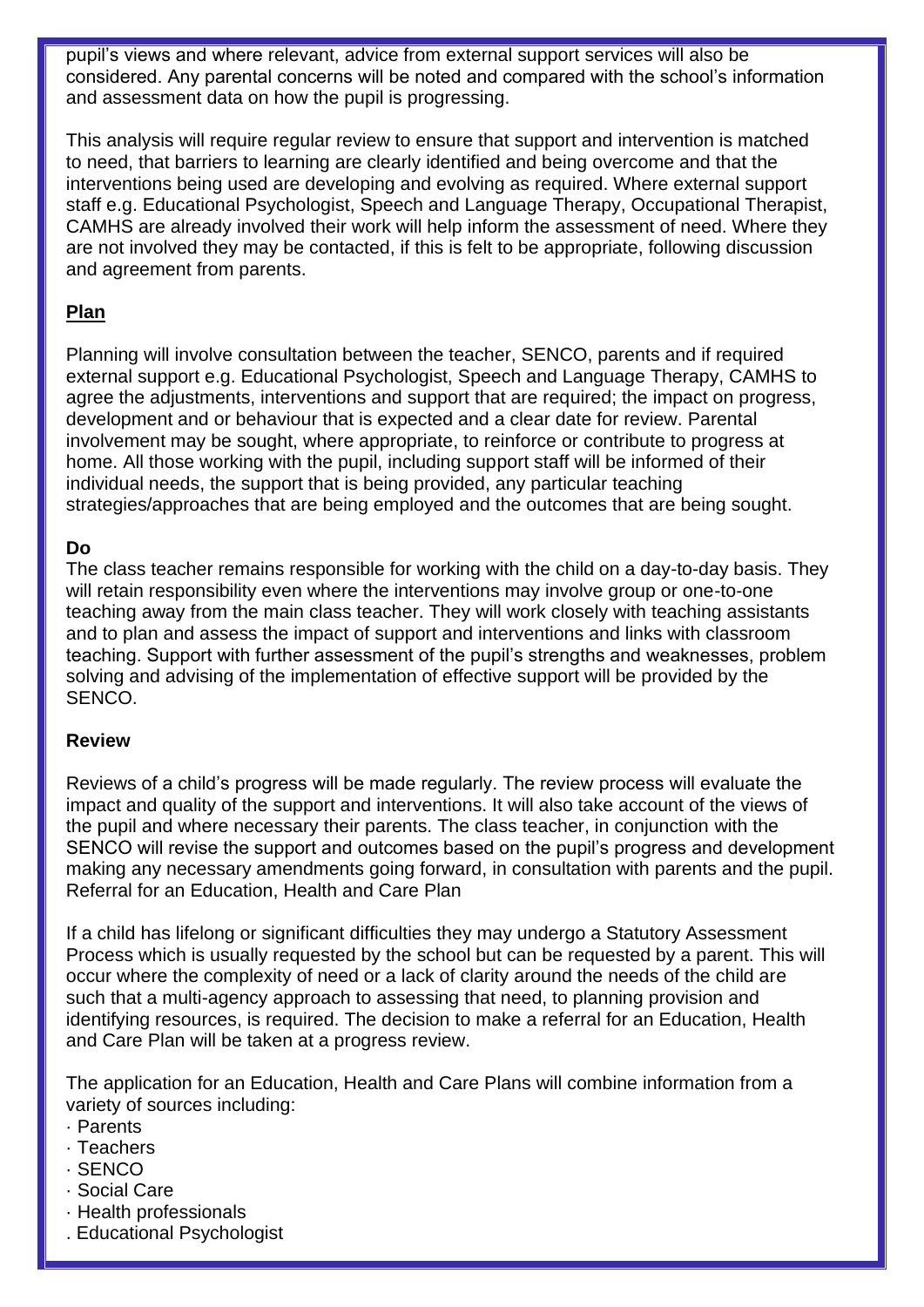Information will be gathered relating to the current provision provided, action points that have been taken, and the preliminary outcomes of targets set. A decision will be made by a group of people from education, health and social care about whether or the child is eligible for an EHC Plan. Parents have the right to appeal against a decision not to initiate a statutory assessment leading to an EHC plan.

Further information about EHC Plans can found via the SEND Local Offer: [www.knowsley.gov.uk](http://www.knowsley.gov.uk/) (search for SEND)

Or by contacting the Parent Partnership Service on 0151 443 3283.

## **Education, Health and Care Plans [EHC Plan]**

a. Following Statutory Assessment, an EHC Plan will be provided by Knowsley Council, if it is decided that the child's needs are not being met by the support that is ordinarily available. The school and the child's parents will be involved developing and producing the plan.

b. Parents have the right to appeal against the content of the EHC Plan. They may also appeal against the school named in the Plan if it differs from their preferred choice.

c. Once the EHC Plan has been completed and agreed, it will be kept as part of the pupil's formal record and reviewed at least annually by staff, parents and the pupil. The annual review enables provision for the pupil to be evaluated and, where appropriate, for changes to be put in place, for example, reducing or increasing levels of support.

## **9. Access to the curriculum, information and associated services**

All children with SEND, whether at SEN Support level or with a Statement of SEN/ EHC Plan maintained in Mainstream with 1-1 support or in our DSP will have access to the curriculum. Here at Yew Tree we offer all children a broad and balanced curriculum by using strategies and approaches which differentiate between pupils of different abilities.

As an inclusive school, we do everything we can to ensure that pupils of all abilities and needs are fully included in the life of the school.

• Where appropriate and legitimate, we endeavour to provide different ways for all learners to access the same learning experience, rather than withdrawing pupils and providing an entirely different activity.

• All lesson planning seeks to address the learning needs of all pupils in the class. Teachers receive regular training and support to ensure they are skilled in differentiating the curriculum for vulnerable learners. When subject coordinators monitor planning, work and progress data and when they or senior leaders carry out observations of teaching and learning in classrooms, particular attention is given to whether the ongoing learning offer is inclusive.

• Pupils are encouraged to analyse how they themselves learn and there is an ongoing dialogue about this in our classroom. Pupils are given the opportunity and support to develop self-help strategies to ensure their full access to the curriculum.

In addition we also offer very specialised activities and resources to enable all our children with SEND, including those with specific and complex needs, to access all areas of the Curriculum and achieve their personal best.

Within Yew Tree we have a number of highly experienced staff who enable us to do this by identifying needs, teaching the children in a way which suits their individual needs and supporting the other staff in the above.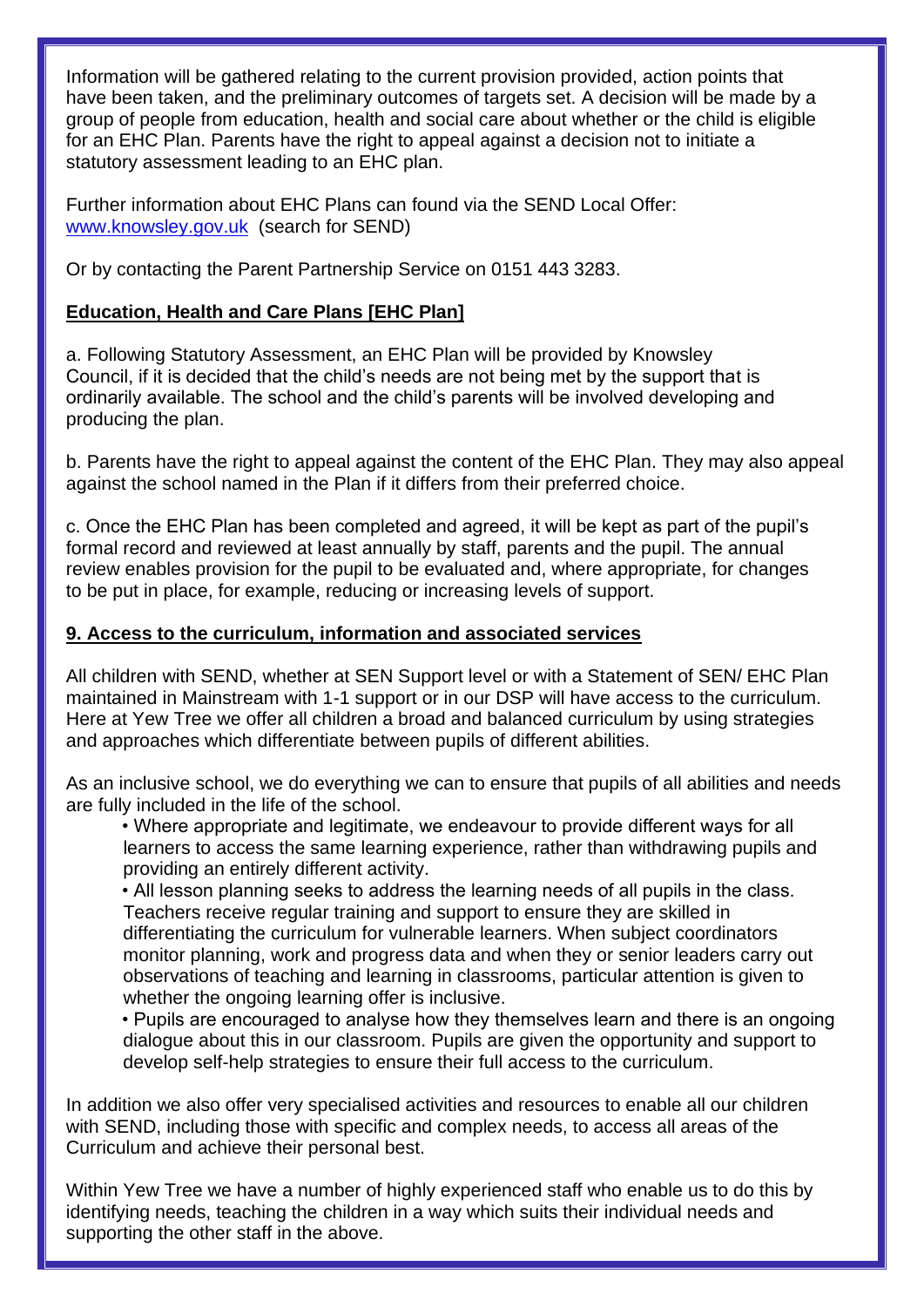Our Pastoral Team also (Assistant Principal/Inclusion Manager, Learning Mentor, Attendance Officer, SEND Teachers and Intervention Teaching Assistant) ensure that through rigorous screening processes and targeted work support is always available to improve the emotional, mental and social development of all pupils including those with SEND.

We also ensure that all pupils have access to extra-curricular activities irrespective of their additional needs. Our school ethos encourages inclusion at all levels and celebrates diversity, challenges prejudice and provides a safe environment for all children at all times. We consistently challenge negative behaviour towards members of the school community and wider community.

See also our Behaviour policy and Anti-bullying policy.

# **10. Inclusion of pupils with SEND**

The Principal and SENCO oversee the school's policy for inclusion and are responsible for ensuring that it is implemented effectively throughout the school. The school curriculum is regularly reviewed to ensure that it promotes the inclusion of all pupils. This includes learning outside the classroom. The school will seek advice, as appropriate, around individual pupils, from external support services through the termly 'Planning and Review meetings', Early Help/CAF and the Multi-Agency Safeguarding Hub and Local Education Officers for Behaviour and Inclusion and SEND.

# **Supporting pupils at school with Medical Conditions**

At Yew Tree Primary we recognise that pupils with medical conditions should be properly supported so that they have full access to education, including school trips and physical education. Some children with medical conditions may be disabled and where this is the case the school will comply with its duties under the Equality Act 2010.

Some children may also have special educational needs (SEND) and may have a statement, or Education, Health and Care (EHC) plan which brings together health and social care needs, as well as their special educational provision and the SEND Code of Practice (2014) is followed. All children with medical needs have a Health Care plan, outlining their condition, medication if required and detailed procedures to be followed. They are initiated by the Deputy Head or Assistant Head in conjunction with the Parents or Carers with the support and advice of the school nurse or other specialist services and shared with the class teacher and TA, First Aiders, SENCO and Safeguarding officers. The Health Care plans are updated when the need arises or on an annual basis. See also our policy for supporting pupils with medical conditions.

# **11. Evaluating the Success of Provision**

To ensure the effectiveness of our SEND provision we regularly monitor the quality of the provision by:

- Liaising with class teachers on the progress of vulnerable children and those at SEN Support or with Statements/ EHC Plans.
- Meeting with TAs to check on the progress of children accessing Interventions.
- Liaising with the learning support teacher on the progress of the children at SEN Support accessing the SEND group provision.
- Sampling work.
- Scrutinising data.
- Conducting Learning Walks.
- Lesson observations.
- Getting pupil views and parents views.
- Speaking to staff.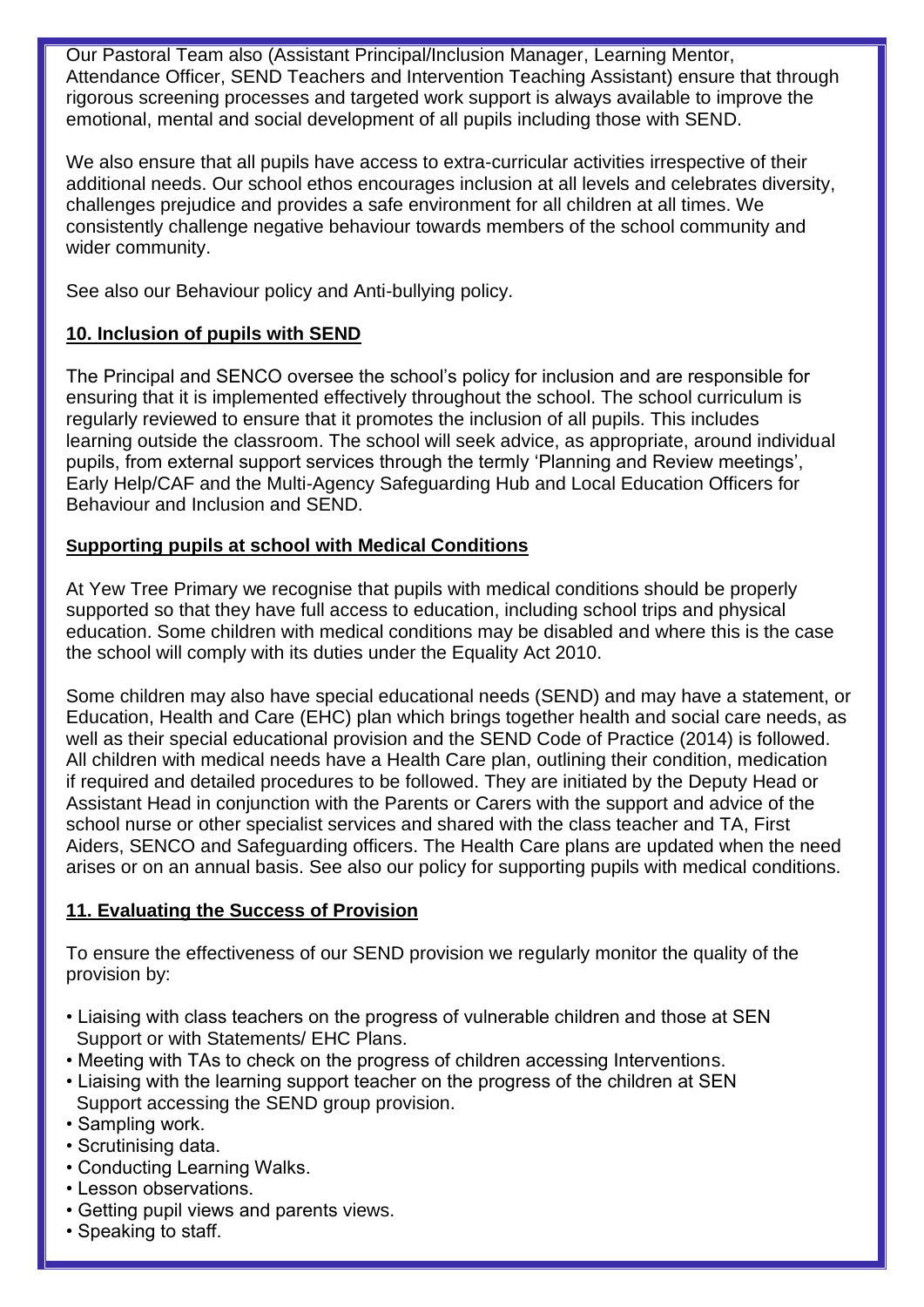- Meeting with the Governor responsible for SEND/ Inclusion on a regular basis to assess the quality and impact of provision.
- Reporting to Governors.
- Planning and Review meetings termly.
- SEND surgery staff meetings
- Regular meetings to monitor the quality of provision.
- Progress against PPPs/PBPs
- Raised self esteem
- Raised reading and spelling ages
- Successful attainment of targets set
- Moving off register
- Analysis of progress made using the range of school record keeping

Through these evaluation and monitoring arrangements we promote an active process of continual review and improvement of provision for all our vulnerable, SEN Support or Statemented/ EHC Plan pupils

#### **12. Complaints Procedure**

If a parent or carer has any concerns or complaints regarding the care or welfare of their child, an appointment can be made by them to speak to the Principal or Assistant Principal/SENCO, who will be able to advise on formal procedures for complaint.

#### **13. In service training (CPD)**

We aim to keep all school staff up to date with relevant training and developments in teaching practice in relation to the needs of pupils with SEND. The SENCo attends relevant SEND courses, SENCO meetings and facilitates/signposts relevant SEND focused external training opportunities for all staff. We recognise the need to train all our staff on SEND issues. The SENCO, with the senior leadership team, ensures that training opportunities are matched to school development priorities and those identified through the use of provision management.

#### **14. Links to Support Services**

The school continues to build strong working relationships and links with external support services in order to fully support our SEND pupils and aid school inclusion. Sharing knowledge and information with our support services is key to the effective and successful SEND provision within our school. Any one of the support services may raise concerns about a pupil. This will then be brought to the attention of the SENCO who will then inform the child's parents.

## **15. Working in Partnerships with Parents**

Yew Tree Primary Academy believes that a close working relationship with parents is vital in order to ensure:

- a) early and accurate identification and assessment of SEND leading to appropriate intervention and provision
- b) continuing social and academic progress of children with SEND
- c) personal and academic targets are set and met effectively

The school aims to work in partnership with parents and carers. We do so by:

- Working effectively with all other agencies supporting children and their parents
- Giving parents and carers opportunities to play an active and valued role in their child's education.